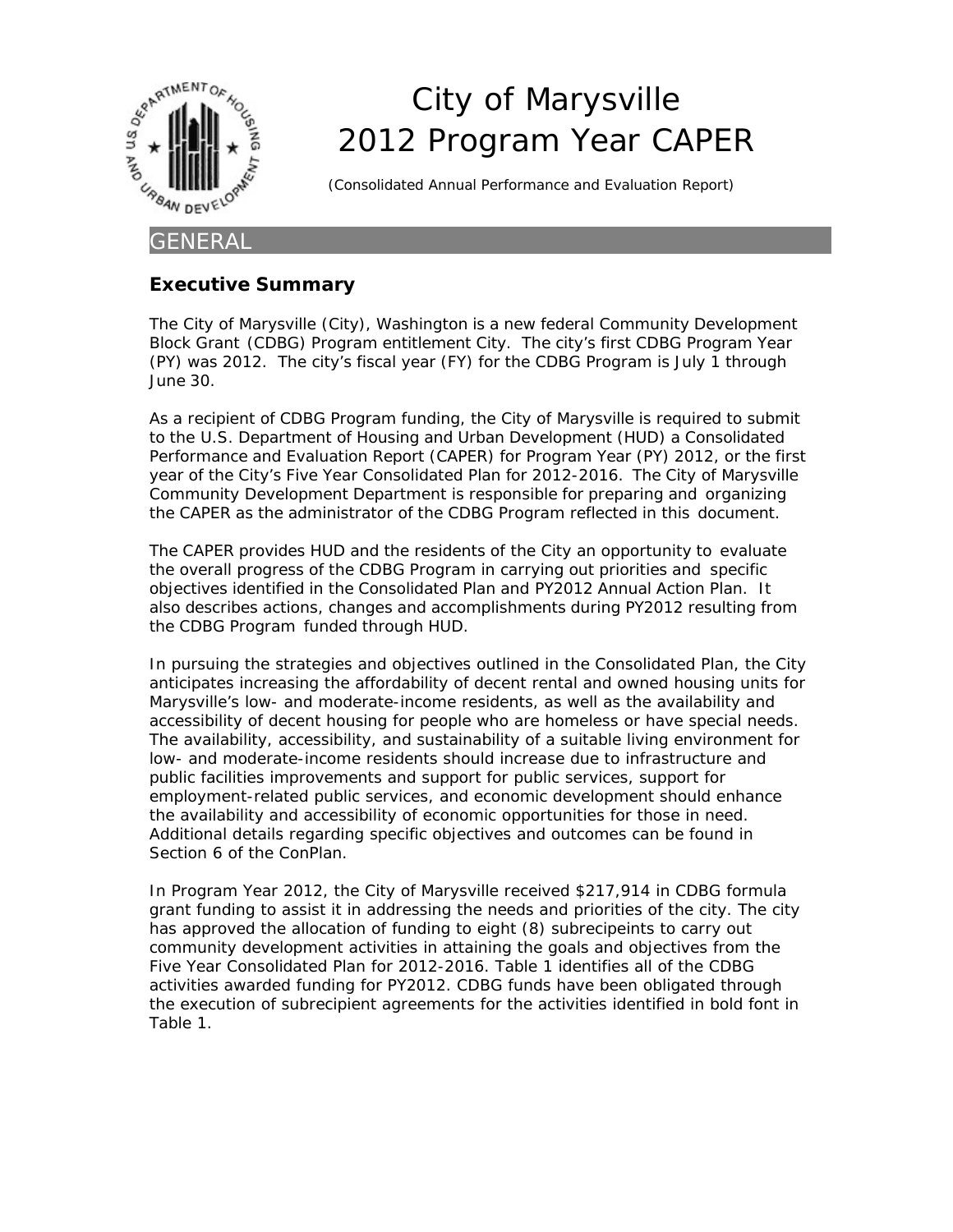#### Table 1: FY2012 Allocation of CDBG Funds

| Organization                                         | <b>Activity</b>                                                 | <b>PY 2012</b><br><b>Allocation</b> |
|------------------------------------------------------|-----------------------------------------------------------------|-------------------------------------|
| <b>City of Marysville PW</b>                         | 10 <sup>th</sup> Street Sidewalk<br>Improvements                | \$59,645.00                         |
| <b>City of Marysville Parks</b>                      | Comeford Park Improvement                                       | \$40,000.00                         |
| <b>Senior Services of</b><br><b>Snohomish County</b> | Minor Home Repair                                               | \$38,187.00                         |
| <b>Marysville Boys &amp; Girls</b><br>Club           | Replace Basketball Hoops                                        | \$12,000.00                         |
| <b>Mercy Housing NW</b>                              | Senior Housing Supportive<br>Services                           | \$4,000.00                          |
| Domestic Violence - Legal<br>Advocacy                | Legal Services                                                  | \$7,500.00                          |
| <b>Marysville Food Bank</b>                          | "Backpack Program"                                              | \$3,000.00                          |
| <b>Catholic Community</b><br><b>Services</b>         | <b>Volunteer Chore Services</b>                                 | \$5,000.00                          |
| <b>Housing Hope</b>                                  | "Beachwood Apartments"<br>Supportive Services -<br>Homelessness | \$5,000.00                          |

#### **General Questions**

Program Year 1 CAPER General Questions response:

Eight (8) subrecipient agreements have been executed, obligating \$174,332 of PY2012 CDBG funding in addition to the \$43,582 for Program Administration. Those eight (8) activities include the following subrecipients as listed in bold font in Table 1: City of Marysville Parks, City of Marysville Public Works, Senior Services of Snohomish County, Marysville Boys & Girls Club, Mercy Housing Northwest, Domestic Violence Services, Marysville Food Bank, Housing Hope, and Catholic Community Services. A total of over 550 individuals were served in PY2012. Of the Public Services projects, one achieved its goal, three exceeded their one year goals, one did not reach its goal of individuals served, but did achieve number of households goal, and the remaining project met some of its goals, but not all. Of the Capital Facilities projects, two facilities were completed, and the third completed the first phase.

In the 2012 Program Year, \$214,923.45 was expended by the City of Marysville CDBG Program. The activities and operations of these organizations have been vital to the city fulfilling its goals and objectives in assistance to Homeless Needs and Community Development Needs.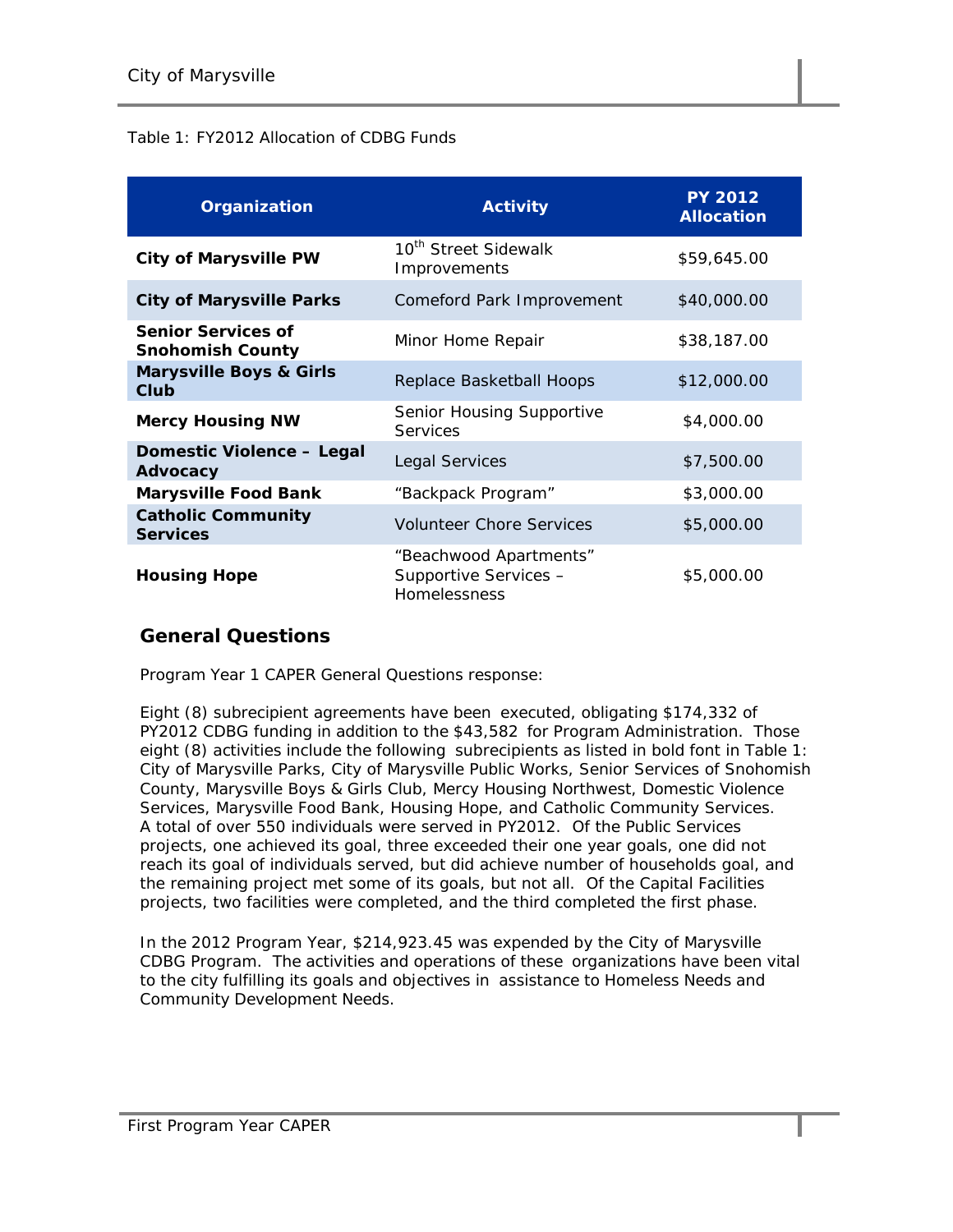#### Table 2: FY2012 CDBG Program Expenditures

| Organization                                      | <b>Objective &amp;</b><br><b>Outcome</b>                      | <b>National</b><br><b>Objective</b> | <b>HUD</b><br><b>Matrix</b><br>Code | <b>PY 2012</b><br><b>Allocation</b> |
|---------------------------------------------------|---------------------------------------------------------------|-------------------------------------|-------------------------------------|-------------------------------------|
| <b>City of Marysville</b><br><b>PW</b>            | Suitable Living<br>Environment<br>Availability/Accessibility  | $INO-1$                             | 03L                                 | \$59,645.00                         |
| <b>City of Marysville</b><br><b>Parks</b>         | Suitable Living<br>Environment<br>Availability/Accessibility  | PFO-1                               | 03F                                 | \$40,000.00                         |
| <b>Senior Services of</b><br>Snohomish<br>County  | Decent Housing<br>Affordability                               | $AHO-1$ ,<br>$AHO-2$                | 14A                                 | \$38,187.00                         |
| <b>Marysville Boys &amp;</b><br><b>Girls Club</b> | Suitable Living<br>Fnvironment<br>Availability/Accessibility  | $PFO-3$                             | 03D                                 | \$12,000.00                         |
| <b>Mercy Housing</b><br><b>NW</b>                 | Suitable Living<br>Environment<br>Availability/Accessibility  | $SNO-1$                             | 05A                                 | \$4,000.00                          |
| <b>Domestic</b><br>Violence - Legal<br>Advocacy   | Suitable Living<br>Fnvironment<br>Availability/Accessibility  | <b>PSO-2</b>                        | 05G                                 | \$7,500.00                          |
| <b>Marysville Food</b><br><b>Bank</b>             | Suitable Living<br>Fnvironment<br>Availability/Accessibility  | PSO-2                               | 05W                                 | \$3,000.00                          |
| <b>Catholic</b><br>Community<br><b>Services</b>   | Suitable Living<br>Environment<br>Availability/Accessibility  | <b>SNO-1</b>                        | 05A                                 | \$5,000.00                          |
| <b>Housing Hope</b>                               | Availability/Accessibility<br>Decent<br>Housing/Affordability | $HMO-2$                             | 0 <sub>5</sub>                      | \$5,000.00                          |

During the PY2012, \$38,187 of CPD formula grant funds were spent on grant activities under the *Affordable Housing* strategy.

#### **Goal I: Enable Homeowners to remain in their homes, primarily benefiting senior, persons with disability, and very low-income persons.**

 The City of Marysville allotted \$38,187 of its annual CDBG allocation for the rehabilitation of approximately 50 residential units.

During the PY2012, \$5,000 of CPD formula grant funds were spent on activities under the *Homeless Needs* strategy.

#### **Goal I: Work to reduce and end homelessness.**

 The City allocated \$5,000 of CDBG funds that provided supportive services that address the needs of the homeless population.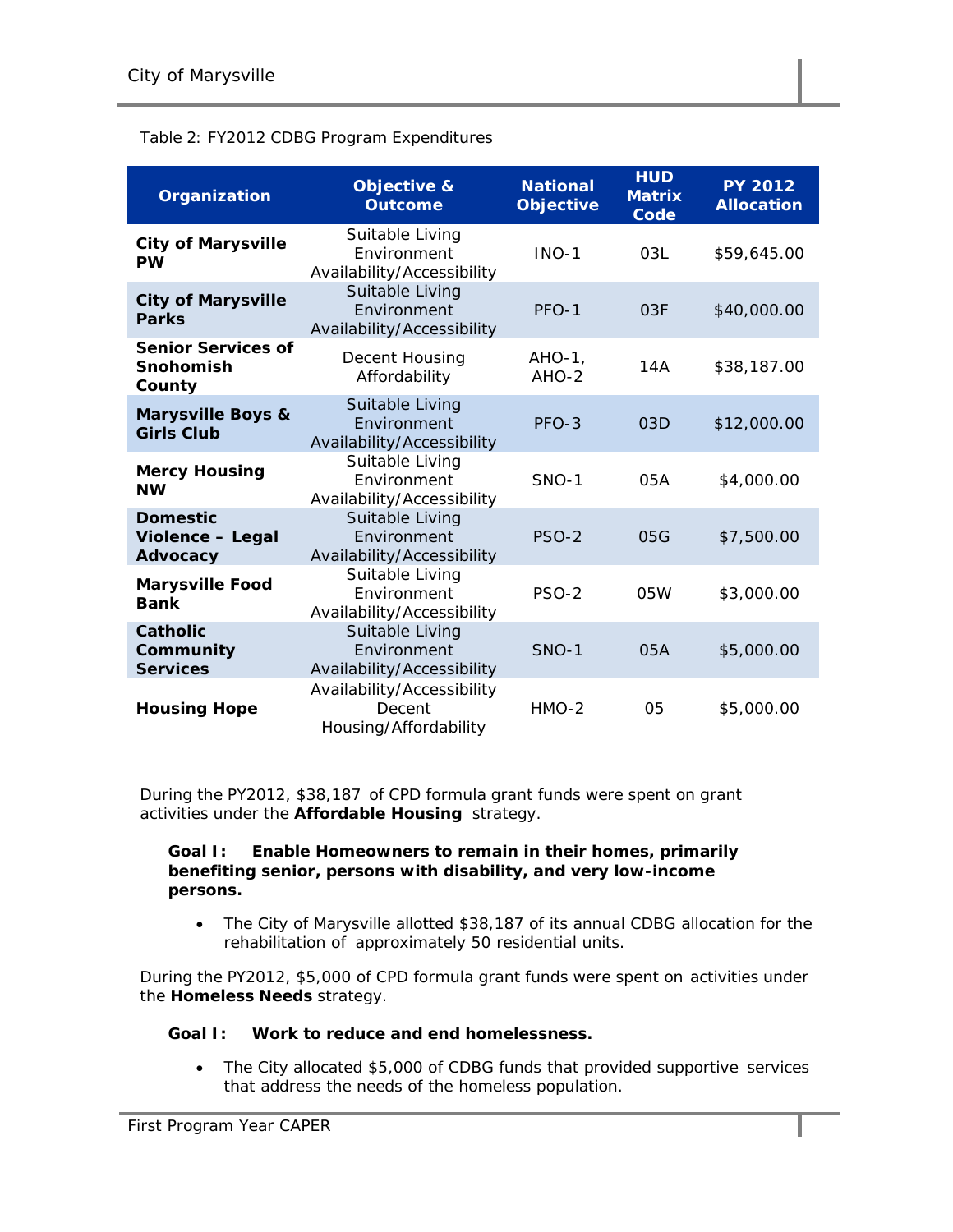Specifically, funds were utilized by the organization for transitional housing with supportive services and permanent supportive housing to aid families in the transition to self-sufficiency.

 Using the CDBG funds available, the City will continue to work to reduce and work toward ending homelessness in Marysville by providing funds to nonprofit organizations that provide transitional housing with supportive services for families.

During the PY2012, \$9,000 of CPD formula grant funds were spent on grant activities under the *Non‐homeless Special Needs* strategy.

#### **Goal I: Support an environment that allows special needs populations to safely live with dignity and independence.**

 The City of Marysville allotted \$9,000 of its annual CDBG allocation to assist approximately 35 individuals.

To address the housing and supportive service needs of persons who are not homeless, the City proposes providing funds to nonprofit organizations that serve seniors, persons with disabilities, victims of domestic violence, and persons with chemical dependency issues. The City proposes that the total investment to these organizations will benefit 233 individuals over the program year.

During the PY2012 Program Year \$122,145 of CDBG grant funds were spent on activities under the Community Development Needs strategy.

#### **Goal I: Promote a suitable living environment, dignity, selfsufficiency, and economic advancement for low- and moderateincome persons.**

- The City provided \$99,645 of CDBG funds to provide improvements at one public facility and infrastructure improvements in low/moderate-income areas.
- The City allotted \$12,000 to aid in rehabilitation of one privately owned facility in a low- and moderated income area.
- The City allotted \$10,500 of CDBG funds to support programs that provide homeless, special needs, and low-income populations with basic needs and access to essential services.

Many of the concerns held by the City of Marysville CDBG Program from its experiences this past Program Year are a result of it being the city's first year receiving CPD formula grant funds. We began the process part way through the PY2012, which caused the timeline for the administration of the program to be rather brief and rushed. The City will strive to implement program year projects in a more timely manner in future program years, allowing our subrecipients more time to expend the grant funds.

The "Analysis of Impediments to Fair Housing Choice" (AI) is required by the U.S. Department of Housing and Urban Development (HUD) of all state and local governments receiving housing and community development funds. The City of Marysville is included in Snohomish County Urban Consortium's Analysis of Impediments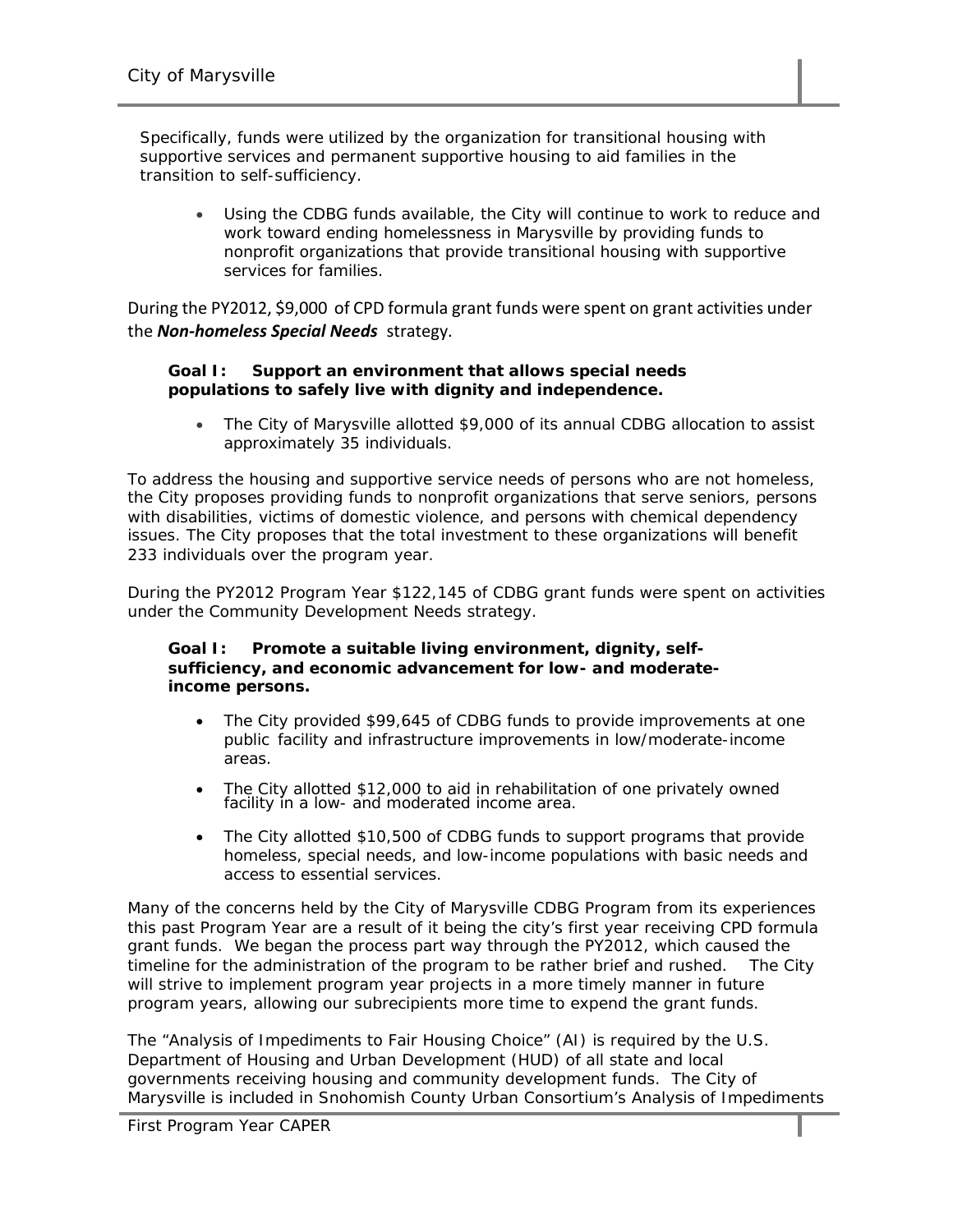to Fair Housing Choice (AI) dated September 14, 2012 for certain HUD programs. The AI was prepared for Snohomish County Human Services Department by BBC Research and Consulting. The following Impediments to Fair Housing Choice and Action Items were identified in the AI.

**IMPEDIMENT NO. 1: Residents report experiencing discrimination, but few know what** to do.

**IMPEDIMENT NO. 2**: Information about fair housing is difficult to find.

**IMPEDIMENT NO. 3:** Land use and zoning regulations in many jurisdictions create fair housing barriers.

**IMPEDIMENT NO. 4:** Limited transit options for low income, disabled, senior residents and refugees create a fair housing barrier.

**IMPEDIMENT NO. 5**: Hispanic and African American mortgage loan applicants are denied loans at much higher rates than Whites.

Based upon data collected and compiled for Snohomish County's AI, the following fair housing action items are recommended to reinforce current fair housing efforts:

**ACTION ITEM 1:** Improve and make more uniform fair housing information on City and jurisdictional websites.

**ACTION ITEM 2:** Establish fair housing points of contact within jurisdictions and develop a comprehensive fair housing educational campaign.

**ACTION ITEM 3:** Encourage jurisdictions to reduce barriers in their zoning regulations and land use policies.

**ACTION ITEM 4:** Monitor lending disparities.

**ACTION ITEM 5:** Increase the stock of affordable housing and affordable housing options Countywide, especially deeply subsidized rentals

**ACTION ITEM 6:** Seek funding or other resources to support housing providers with capacity needs for a program to reduce tenant cultural biases and conflicts.

**ACTION ITEM 7:** As the economy strengthens, enhance transit and access to social services.

**ACTION ITEM 8:** Evaluate the subcontracting process.

During the 2012 program year, the City worked to reduce barriers to affordable housing by awarding CDBG funds to projects that will help develop or maintain decent and safe affordable housing for low-to-moderate income persons in our community. In addition, the City specifically explored reducing barriers for production of low-income housing, shelters, transitional housing, housing for elderly and special needs housing.

The City continues to use its citizen participation process to solicit public comments on local priorities and objectives for CDBG funds and to receive feedback on progress made towards meeting the local strategies and objectives. Concurrently, with the adoption of the Consolidated Plan, the City adopted Chapter 2.92 MMC, creating a 9-member Citizen Advisory Committee (CAC) for Housing and Community Development to enhance the level of guidance from the community, enhance coordination between public and nonprofit agencies, and support further development of the institutional structure.

The City will continue to coordinate with Community Transit and the Puget Sound Regional Council to ensure local housing strategies are coordinated with local and regional transportation planning strategies to ensure to the extent practicable that residents of affordable housing have access to public transportation.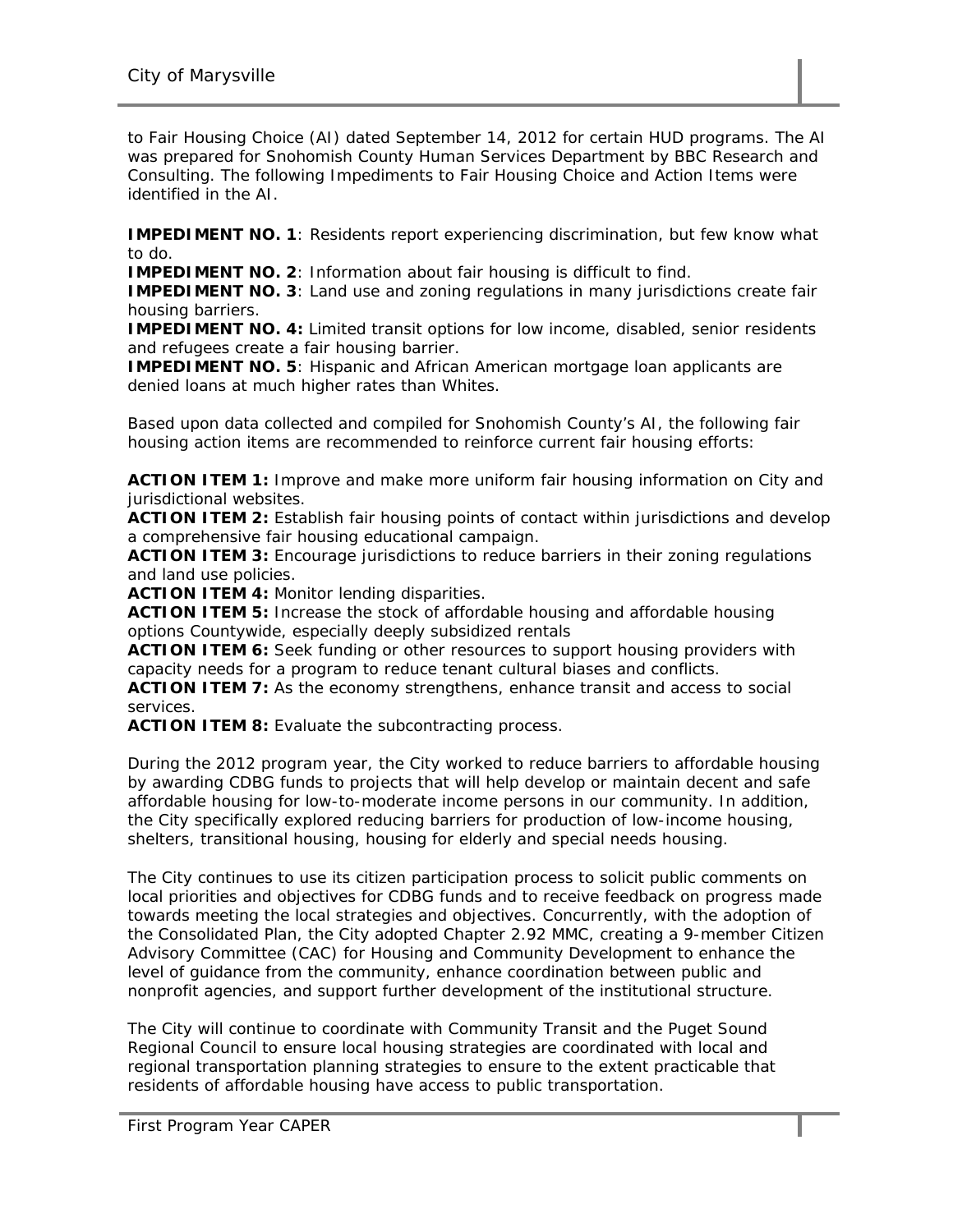The City will continue to pursue the Lead-based Paint Strategy and Anti-poverty Strategy as described in the Strategic Plan to evaluate and reduce the number of housing units containing lead-based paint hazards and reduce the number of poverty level families. Beginning in PY2014, the City will be developing a Straight Deferred Payment Loan Program for future program years to provide loans for very low-income homeowners (at or below 50% of median income) to improve the health and safety of their homes.

The City has actively sought funding sources in addition to CDBG to leverage its resources.

#### **Managing the Process**

Program Year 1 CAPER Managing the Process response:

The City monitors the performance of the Subrecipient against goals and performance standards throughout the year. Projects funded by the City are expected to maintain high standards. Performance reports are reviewed by the Citizens Advisory Committee (CAC). Standards and procedures are further outlined below:

- The City will monitor projects closely to ensure that Subrecipient staff members have a good understanding of contractual requirements, project and fiscal administration, performance standards, recordkeeping, and reporting. Issues that need clarification will be addressed.
- All projects will be monitored. Projects that need guidance in achieving performance measures or adhering to contractual requirements will receive technical assistance. Subrecipient staff will be required to attend a meeting with City staff, and/or will receive an on-site monitoring visit.
- Monitoring concerns/findings will be reviewed with Subrecipient staff and documented in writing.
- When applicable, corrective action will be required on a timely basis. Additional time for corrective action may be allowed on a case-by-case basis.
- Subrecipients will be required to provide supporting documentation verifying that deficiencies have been corrected.
- Failure to take corrective action could lead to the withholding or loss of funding to a subrecipient.

By monitoring the Subrecipients activities on a regular basis, the City is able to keep abreast of progress towards goals and performance and ultimately enable program and comprehensive plan compliance.

#### **Citizen Participation**

Program Year 1 CAPER Citizen Participation response:

There were no public comments received during the 30-day public review process, nor at the public hearing held before Marysville City Council on November 12, 2013.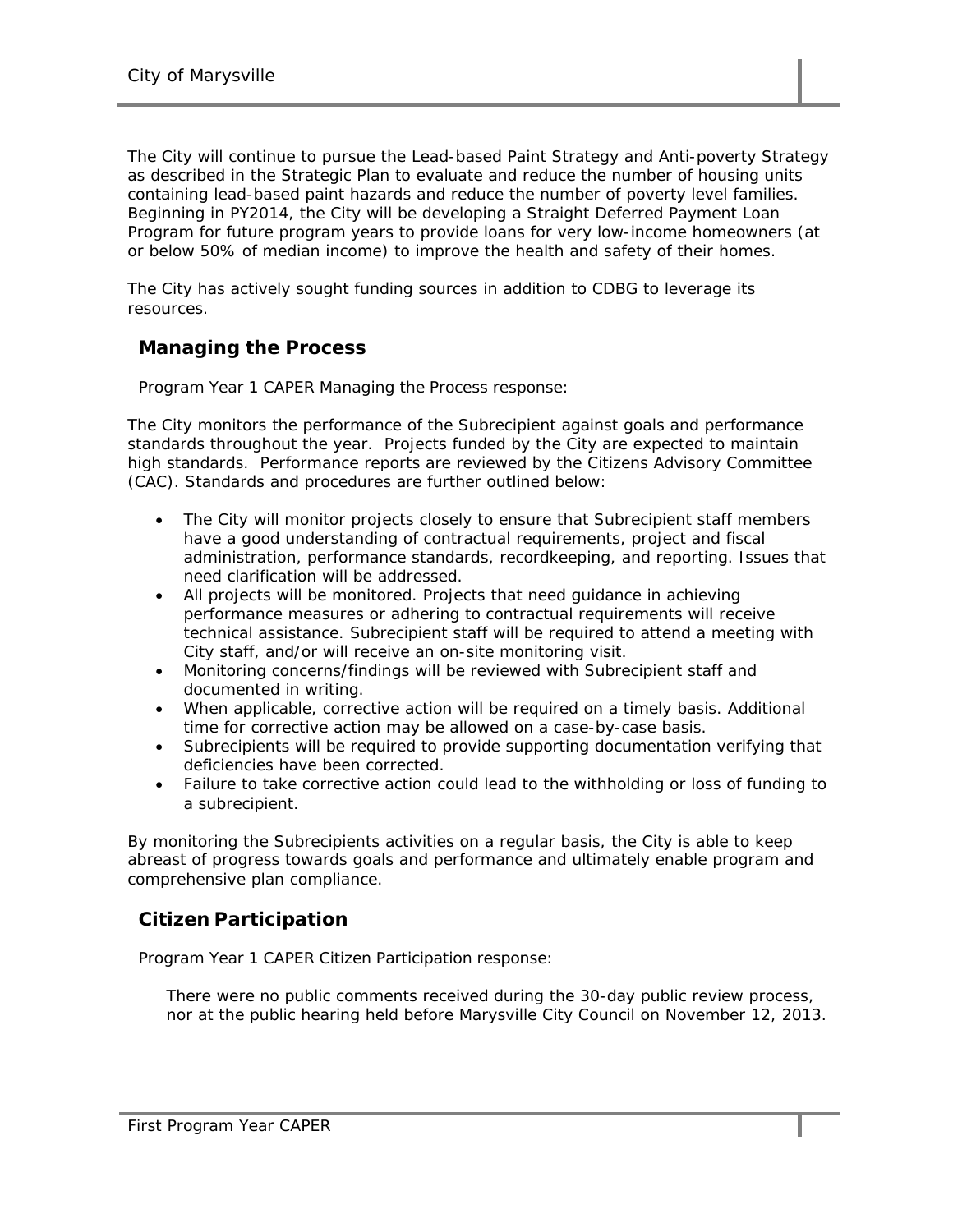| Project                                                                | Amount<br>Committed | Amount<br><b>Expended</b> |  |  |  |
|------------------------------------------------------------------------|---------------------|---------------------------|--|--|--|
| <b>Affordable Housing</b>                                              |                     |                           |  |  |  |
| Senior Services of<br>Snohomish County -<br>Home Rehab                 | \$38,187.00         | \$38,104.82               |  |  |  |
| <b>Homeless</b>                                                        |                     |                           |  |  |  |
| Housing Hope<br>Homeless Housing and<br><b>Supportive Services</b>     | \$5,000.00          | \$5,000.00                |  |  |  |
| <b>Non-homeless Special Needs</b>                                      |                     |                           |  |  |  |
| CCS - Volunteer Chore<br><b>Services</b>                               | \$5,000.00          | \$5,000.00                |  |  |  |
| Mercy Housing<br><b>Northwest</b>                                      | \$4,000.00          | \$2,026.46                |  |  |  |
| <b>Community Development - Infrastructure</b>                          |                     |                           |  |  |  |
| City of Marysville PW -<br>10 <sup>th</sup> Street Sidewalk            | \$59,645.00         | \$59,645.00               |  |  |  |
| <b>Community Development - Public Facilities</b>                       |                     |                           |  |  |  |
| City of Marysville Parks<br>- Comeford Park<br>Improvement             | \$40,000.00         | \$40,000.00               |  |  |  |
| Marysville Boys & Girls<br>Club - Youth<br>Center Improvement          | \$12,000.00         | \$11,907.99               |  |  |  |
| <b>Community Development - Public Services</b>                         |                     |                           |  |  |  |
| Marysville Food Bank -<br>Backpack Program                             | \$3,000.00          | \$3,000.00                |  |  |  |
| DV Services of<br>Snohomish County -<br><b>Legal Advocacy Services</b> | \$7,500.00          | \$6,657.18                |  |  |  |
| <b>Planning and Administration</b>                                     |                     |                           |  |  |  |
| City of Marysville                                                     | \$43,582.00         | \$43,582.00               |  |  |  |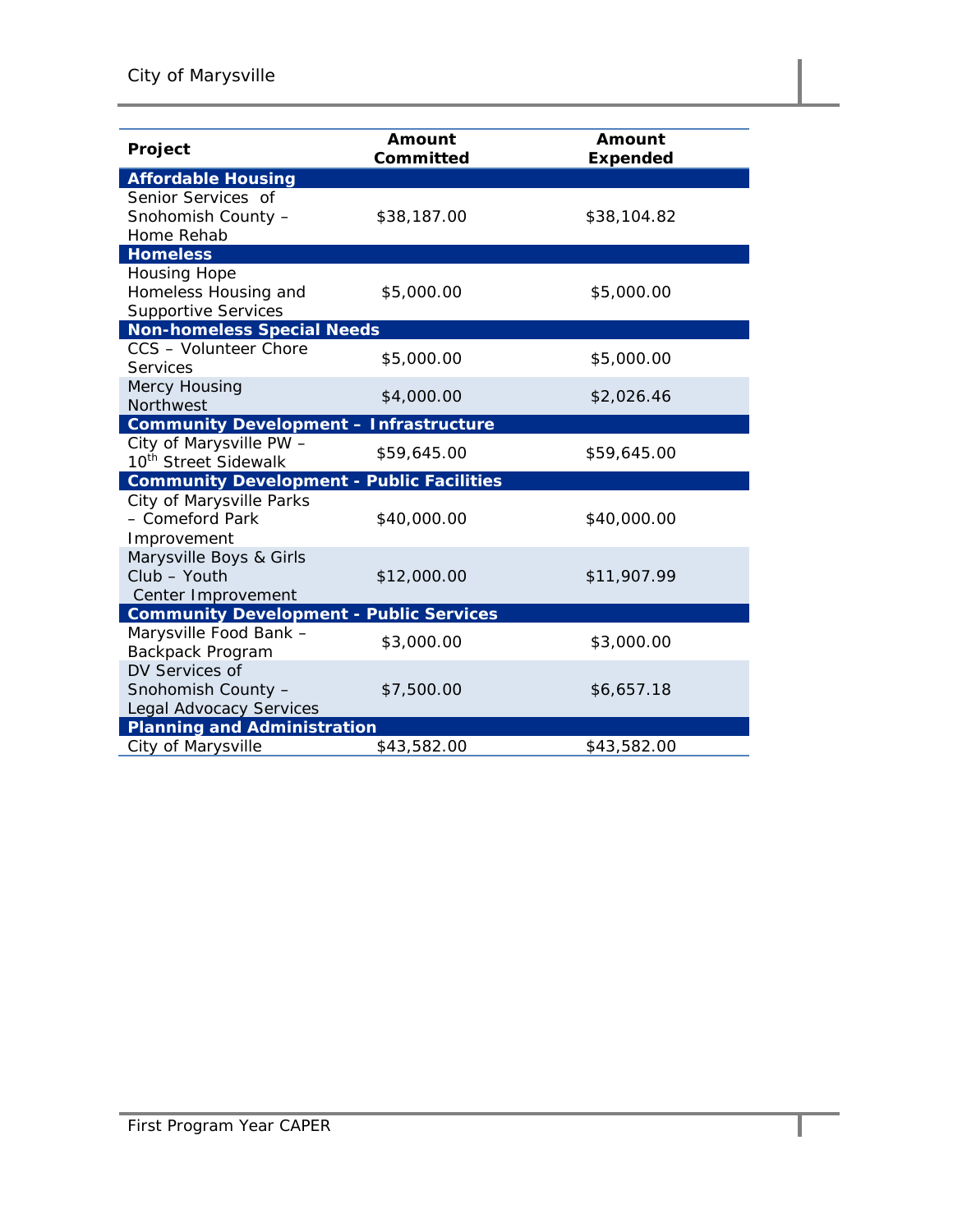

# Figure 1: Program Year 2012 – Capital Projects

**CAPITAL PROJECTS LOCATED CITY-WIDE** 1 Senior Service of Snohomish County – Minor Home Repair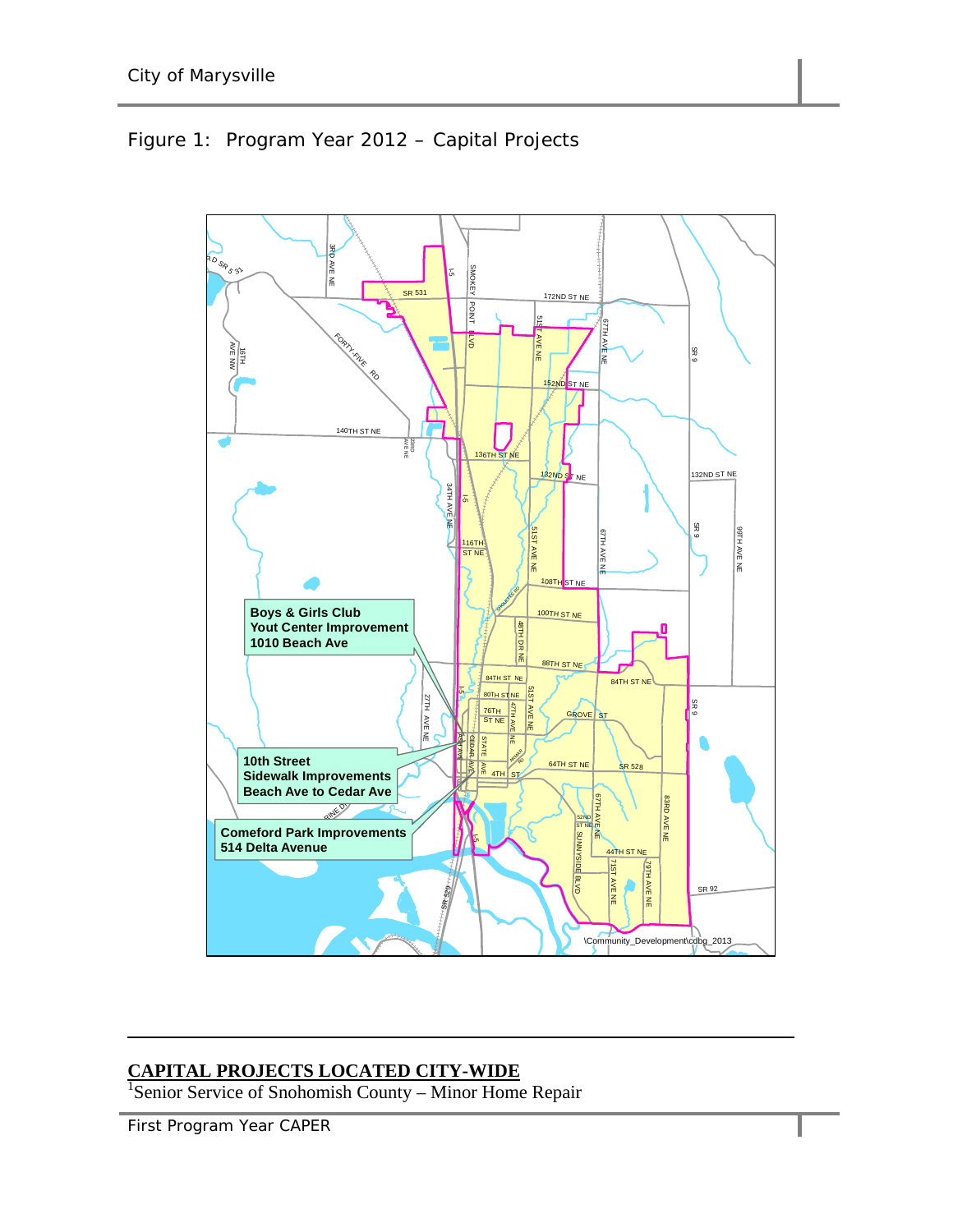

Figure 2: Program Year 2012 – Public Services

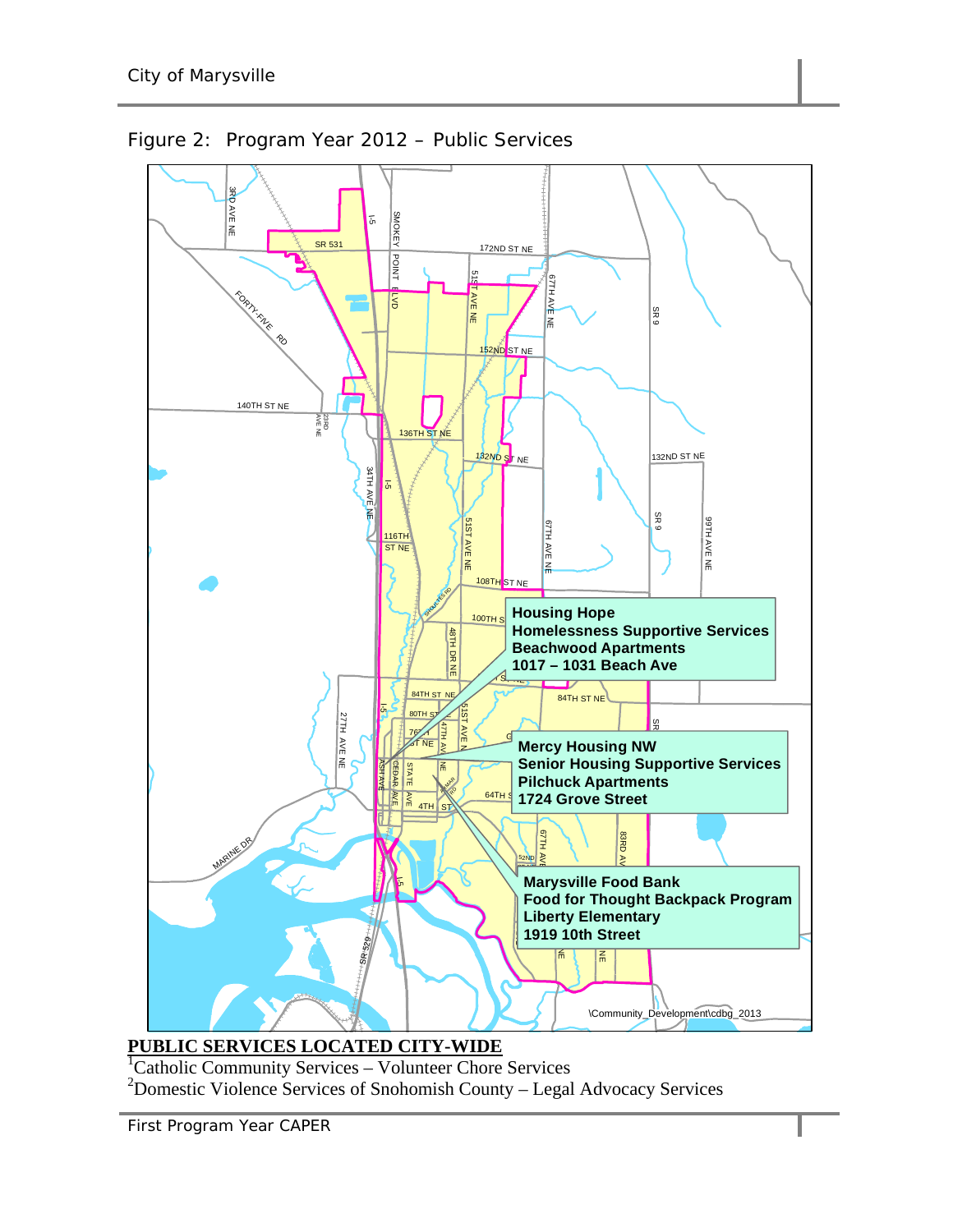#### **Institutional Structure**

Program Year 1 CAPER Institutional Structure response:

The city works directly with the implementing agencies identified in its 2012-2016 Consolidated Plan to help coordinate their efforts and attempt to identify and fill any gaps in the existing delivery system that may hamper optimal implementation of CDBG funded activities. Many of these partnerships are still in their infancy stages as the city is a new entitlement city which is still developing its program.

#### **Monitoring**

Program Year 1 CAPER Monitoring response:

Subrecipient Agreements state that the City will monitor the performance of the Subrecipient against goals and performance standards throughout the year. Projects funded by the City are expected to maintain high standards. Performance reports will be reviewed by the Citizens Advisory Committee (CAC). Standards and procedures are further outlined below:

- The City will monitor projects closely to ensure that Subrecipient staff members have a good understanding of contractual requirements, project and fiscal administration, performance standards, recordkeeping, and reporting. Issues that need clarification will be addressed.
- All projects will be monitored. Projects that need guidance in achieving performance measures or adhering to contractual requirements will receive technical assistance. Subrecipient staff will be required to attend a meeting with City staff, and/or will receive an on-site monitoring visit.
- Monitoring concerns/findings will be reviewed with Subrecipient staff and documented in writing.
- When applicable, corrective action will be required on a timely basis. Additional time for corrective action may be allowed on a case-by-case basis.
- Subrecipients will be required to provide supporting documentation verifying that deficiencies have been corrected.
- Failure to take corrective action could lead to the withholding or loss of funding to a subrecipient.

Quarterly Progress Reports are due the 10th day of the first month following the quarter for activities which occurred in the previous quarter. The progress reports are an evaluation of what services were provided or what work was performed during the quarter, how beneficiaries' eligibility is determined, and what CDBG eligible expenditures occurred during the quarter.

The City has also met with each of the subrecipients during the program year to discuss progress and future implementation strategies.

The Quarterly Progress Reports allowed the City to track dollars spent and the number of individuals served as well as the progress towards the estimated annual program performance.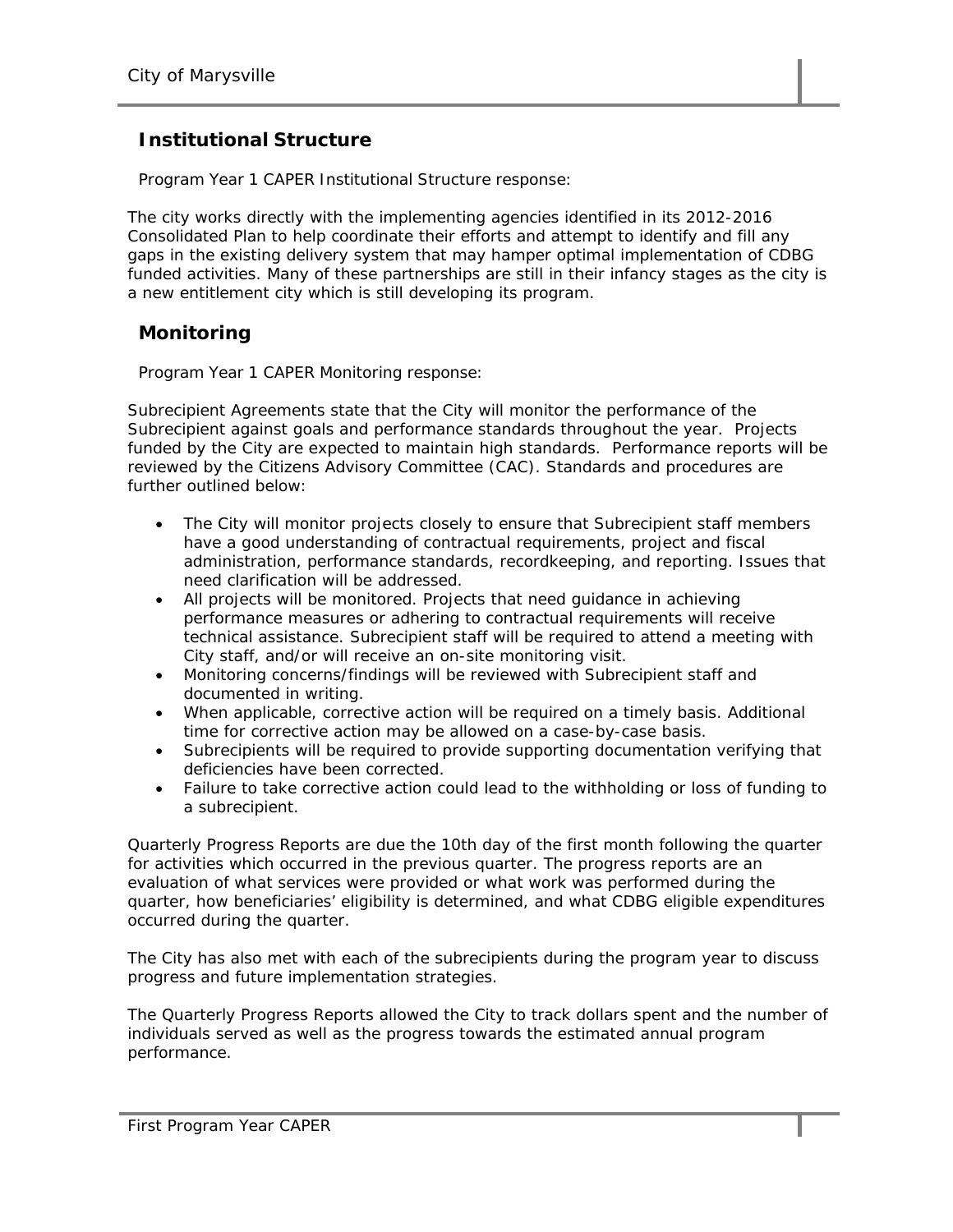Based upon review of the City's performance and accomplishments during the past year, the City is meeting the objectives outlined in the 2012-2016 Consolidated Plan. The City has taken an active role addressing the special needs populations within the community. The City actively pursued the resources identified in its 2012-2016 Consolidated Plan and 2012 Annual Action Plan that it would use to carry out the programs and activities. Target populations were assisted in ways which allowed them to increase the safety and livability of their homes. Facilities for target populations were awarded funds which enabled them to improve their function and accessibility in the community.

The City has been unable to address all the needs within the community as a result of limited resources. After completing our first program year, the City feels that it is better equipped to advertise and educate agencies of the availability of and benefits of CDBG funds as well as implementing new uses of CDBG funding.

#### **Lead-based Paint**

Program Year 1 CAPER Lead-based Paint response:

The City continues to provide information regarding lead based paint hazards to Marysville residents. The city allocated CDBG funding to two non-profit housing agencies which provide rehab assistance to low- to- moderate income households. As some of the homes which received assistance were built prior to January 1, 1978, there is a potential that some of them may have contained lead-based paint.

# HOUSING

# **Housing Needs**

Program Year 1 CAPER Housing Needs response:

The city allocated CDBG funding to two non-profit housing agencies which provide rehab assistance to low- to- moderate income households. Funds were also awarded to one agency which provides affordable housing and comprehensive services to individuals and families experiencing or at risk of homelessness. The project services 20 families (70 individuals) living at the Beachwood Apartment complex in the city. All households are low to extremely low income. The goals of the project are to maintain permanent housing, increase life skills and increase earned income.

# **Specific Housing Objectives**

Program Year 1 CAPER Specific Housing Objectives response:

In pursuing the strategies and objectives outlined in the 2012-2016 ConPlan, over the next five years, the City anticipates increasing the affordability of decent rental and owned housing units for Marysville's low- and moderate-income residents, as well as the availability and accessibility of decent housing for people who are homeless or have special needs. The availability, accessibility, and sustainability of a suitable living environment for low- and moderate-income residents should increase due to infrastructure and public facilities improvements and support for public services, and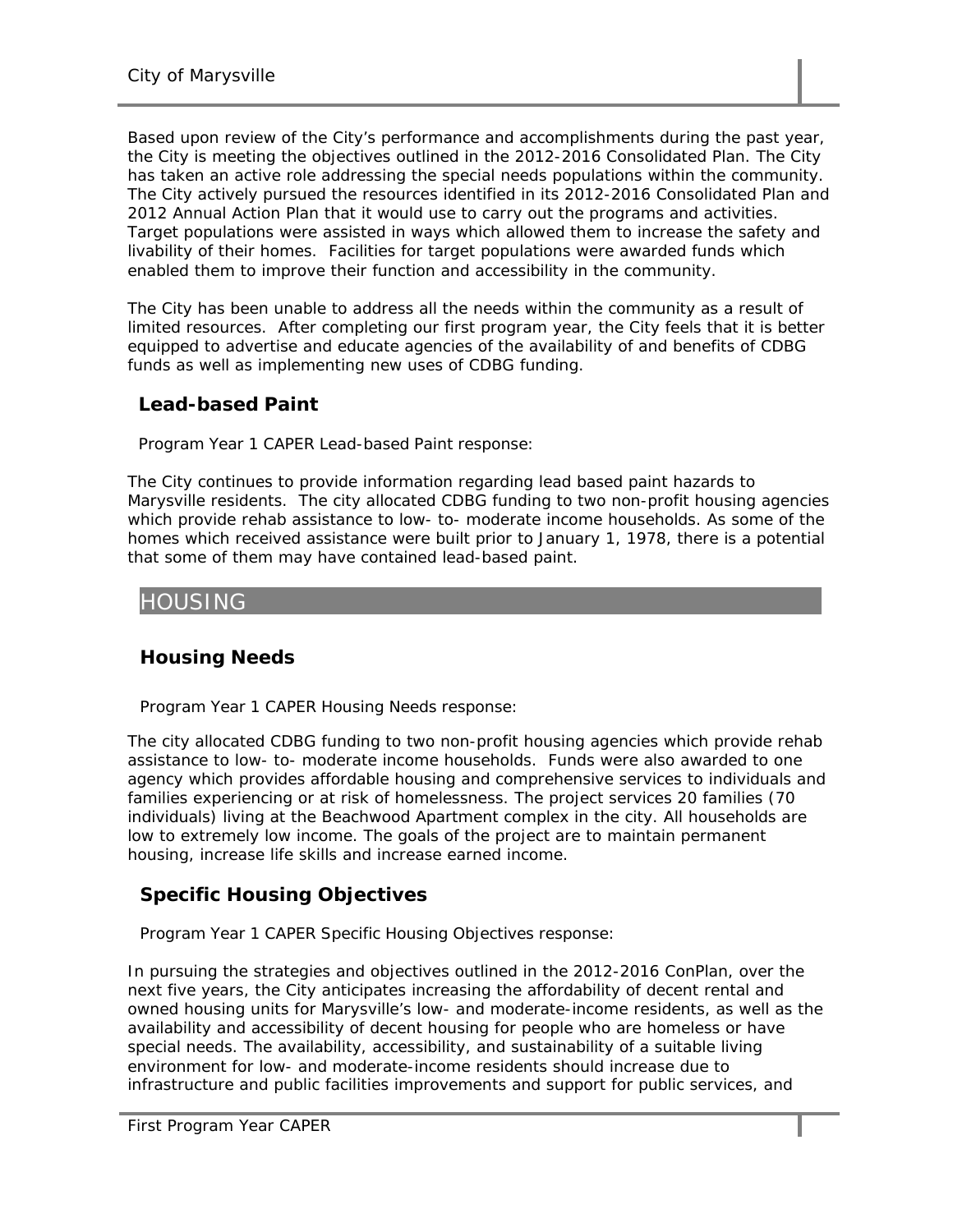support for employment-related public services and economic development should enhance the availability and accessibility of economic opportunities for those in need.

Progress was made in infrastructure and public facility improvements. Two projects were completed with PY2012 CDBG funds which improved the availability, accessibility, and sustainability of suitable living environments for low- and moderate-income residents. Additional funds were expended to support an organization that serves homeless, or at risk of homelessness families with basic needs as well as comprehensive services.

#### **Public Housing Strategy**

Program Year 1 CAPER Public Housing Strategy response:

Housing Authority of Snohomish County (HASCO) provides affordable housing, enhances quality of life, and builds safer and stronger communities. The City works in conjunction with HASCO to achieve its public housing goals. HASCO owns 362 rental units in the City, 84 of which serve senior/disabled households and 18 serve homeless families with children.

#### **Barriers to Affordable Housing**

Program Year 1 CAPER Barriers to Affordable Housing response:

The City of Marysville recognizes that there are barriers that prevent access to affordable housing for some populations.

With the financial assistance of PY 2012 CDBG funding, Senior Services of Snohomish County and Catholic Community Services are providing housing rehabilitation assistance to homeowners. These activities are ongoing. Housing Hope received CDBG funds and provides services for affordable housing and comprehensive services to individuals and families experiencing or at risk of homelessness.

#### **Affordable Housing**

In Program Year 2012, CDBG funds were utilized to fund programs which provide low income seniors and disabled persons with services that improve the safety and livability of their homes. Approximately 50 households benefited from these programs. The services provided include repair/replacement of basic appliances, repair/replacement of stairs for ease and safe access, minor roof repair. All of the households served are extremely low-, low-, and moderate-income persons.

# **HOME/ American Dream Down Payment Initiative (ADDI)**

Program Year 1 CAPER HOME/ADDI response:

The City of Marysville is not a recipient of HOME or American Dream Down payment Initiative (ADDI) funds. Snohomish County Human Services Department Office of Housing Homelessness and Community Development administers the HOME and ADDI programs.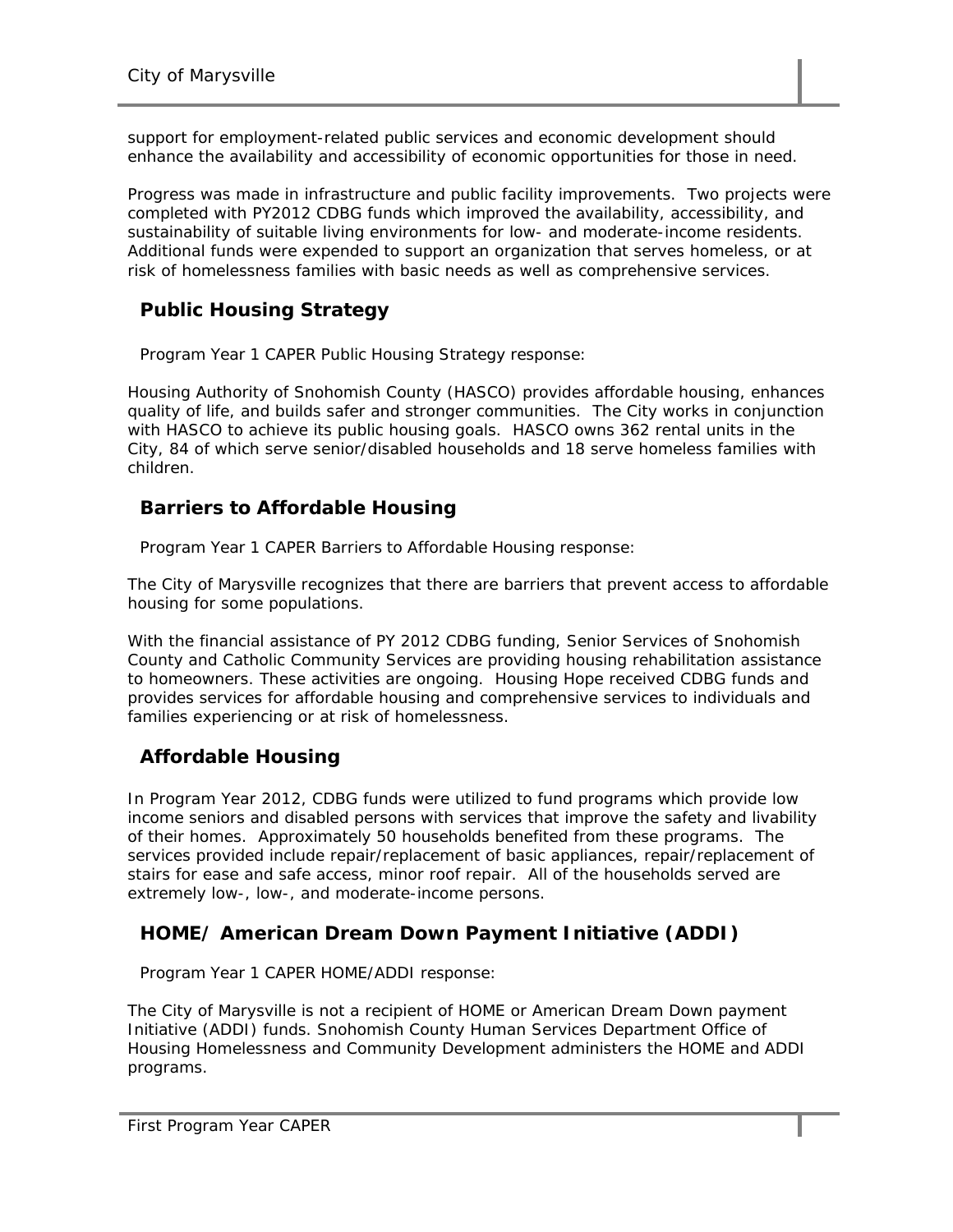# **HOMELESS**

#### **Homeless Needs**

Program Year 1 CAPER Homeless Needs response:

In PY2012, The City of Marysville awarded CDBG funds a non-profit organization within the community who provide supportive services for those in need, Housing Hope. Housing Hope provides affordable housing and comprehensive services to individuals and families experiencing or at risk of homelessness. The project services 20 families (70 individuals) living at the Beachwood Apartment complex in the city. All households are low to extremely low income. The goals of the project are to maintain permanent housing, increase life skills and increase earned income.

No new Federal resources were obtained from Homeless SuperNOFA.

#### **Specific Homeless Prevention Elements**

Program 1 CAPER Specific Housing Prevention Elements response:

No actions were made in the city's 2012 Program Year to prevent homelessness. The city is not a recipient of Emergency Shelter Grants (ESG) or of Homelessness Prevention and Rapid Re-Housing Program (HPRP) funds. Furthermore, the city did not allocate any PY2012 CDBG funding to assist with payments for emergency lodging, rental assistance or mortgage assistance to prevent homelessness.

#### **Homelessness**

The City has identified supporting programs which provide necessities and promote employment and economic advancement as a priority in its ConPlan. Also identified is assisting homeless, especially chronically homeless individuals and families, families with children, veterans and their families, and unaccompanied youth, make the transitions to permanent housing and independent living.

In PY2012, CDBG funds were granted to an agency which assists homeless and at-risk of homelessness families avoid becoming homeless by maintaining current rental housing as well as aiding in the pursuit of permanent stable housing. The agency also provides educational and training programs for homeless and at-risk of homelessness. A total of 59 individuals (16 families) were served.

# **Emergency Shelter Grants (ESG)**

Program Year 1 CAPER ESG response:

The City of Marysville is not a recipient of the Emergency Shelter Grant.

#### COMMUNITY DEVELOPMENT

#### **Community Development**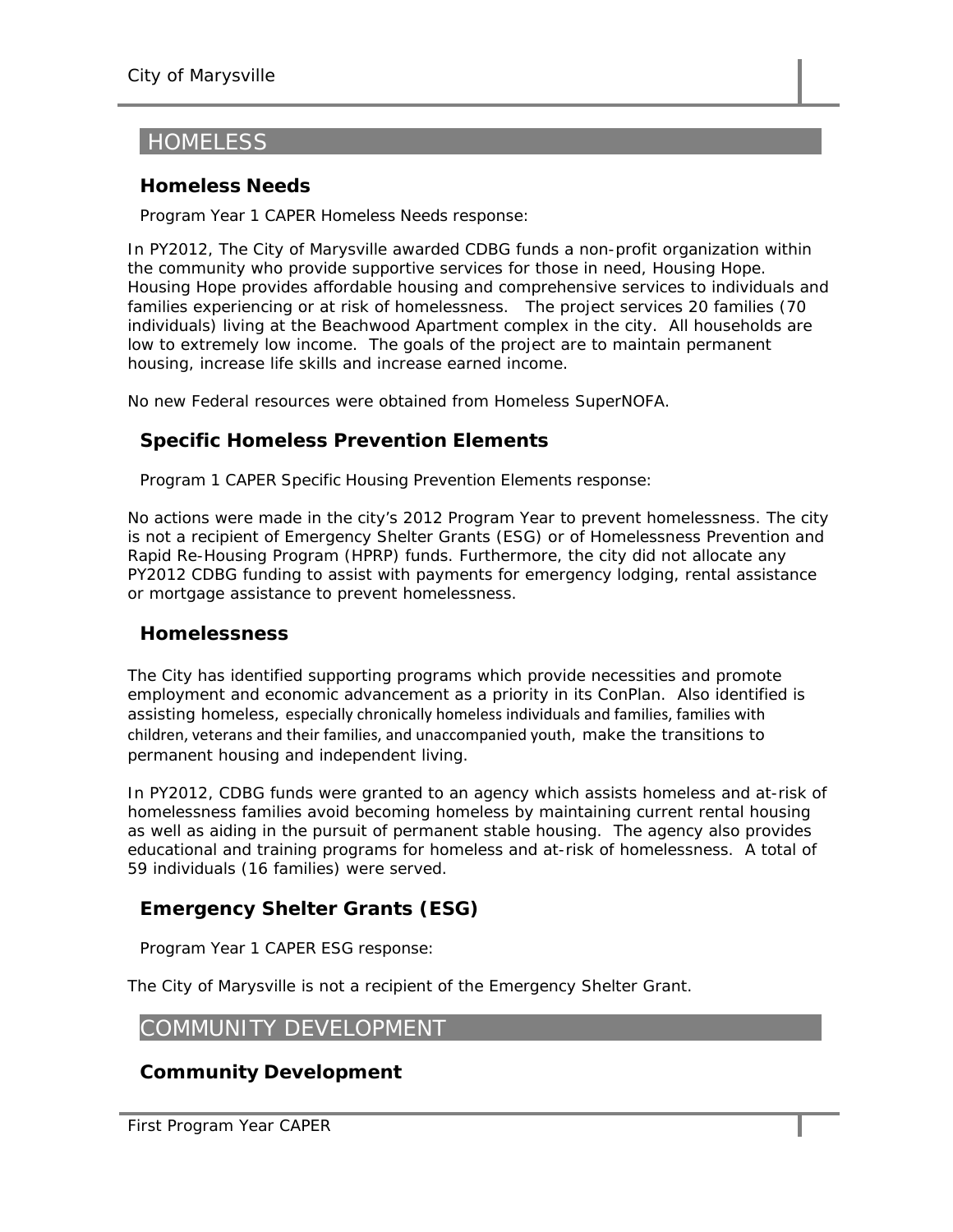Program Year 1 CAPER Community Development response:

The City utilized CDBG funds to provide 10th Street Sidewalk Improvements to improve both pedestrian and traffic safety along 10th Street and Cedar Avenue promoting better access to the Marysville Boys & Girls Club and Cedar Field for those citizens within the community utilizing these facilities. The project included the construction of approximately 475 feet of curb, gutter and sidewalk, including driveway entrances, to fill in missing sidewalk segments on the south side of 10th Street between Cedar Avenue and Beach Avenue. The project also included the construction of bulb-out ramps at the intersection of Cedar Avenue and 10th Street to increase safety with shorter crosswalk distances.

Additional projects included improvements to a local Youth Center and City Park, and housing assistance to target populations.

The City has complied with all Federal Overlay requirements for all projects and activities undertaken during the 2012/2013 PY.

Citizen participation and comments have been solicited through the use of public notices in the local newspaper, direct notification via email to local non-profit collaborations on listserv groups, and mailings to services agencies, service providers, neighborhood groups and other interested parties.

Public meetings and hearings have been held in accordance with the City's Citizen Participation Plan providing an opportunity for community input into what services, projects, or activities the City undertook with Community Development Block Grant funds.

The City has allocated funding to two non-profit housing agencies to perform housing rehabilitation/chore activities. The agencies include Senior Services of Snohomish County and Catholic Community Services. Senior Services served 148 individuals and 56 Households with the \$38,104.82 of granted CDBG funds. Catholic Community Services was able to serve 28 individuals and 6 Households with \$5,000 they were awarded.

#### **Antipoverty Strategy**

Program Year 1 CAPER Antipoverty Strategy response:

Poverty results from factors related to the ability to work, the ability to find employment, the ability to earn a living wage, and the availability of assistance for those who are unable to work. The City's anti-poverty strategy focuses on providing resources for programs that reduce the effects of living in poverty and promote self-sufficiency. CDBG funds were awarded to agencies which utilized the funds in the following ways:

- Home improvement activities that assist low- and moderate-income homeowners with needed repairs for health, safety, weatherization, and housing preservation
- Social services that provide or lessen the cost of necessities, such as food, shelter, clothing, health care, and childcare
- Transportation projects that improve pedestrian safety and transit access, particularly for seniors and persons with disabilities